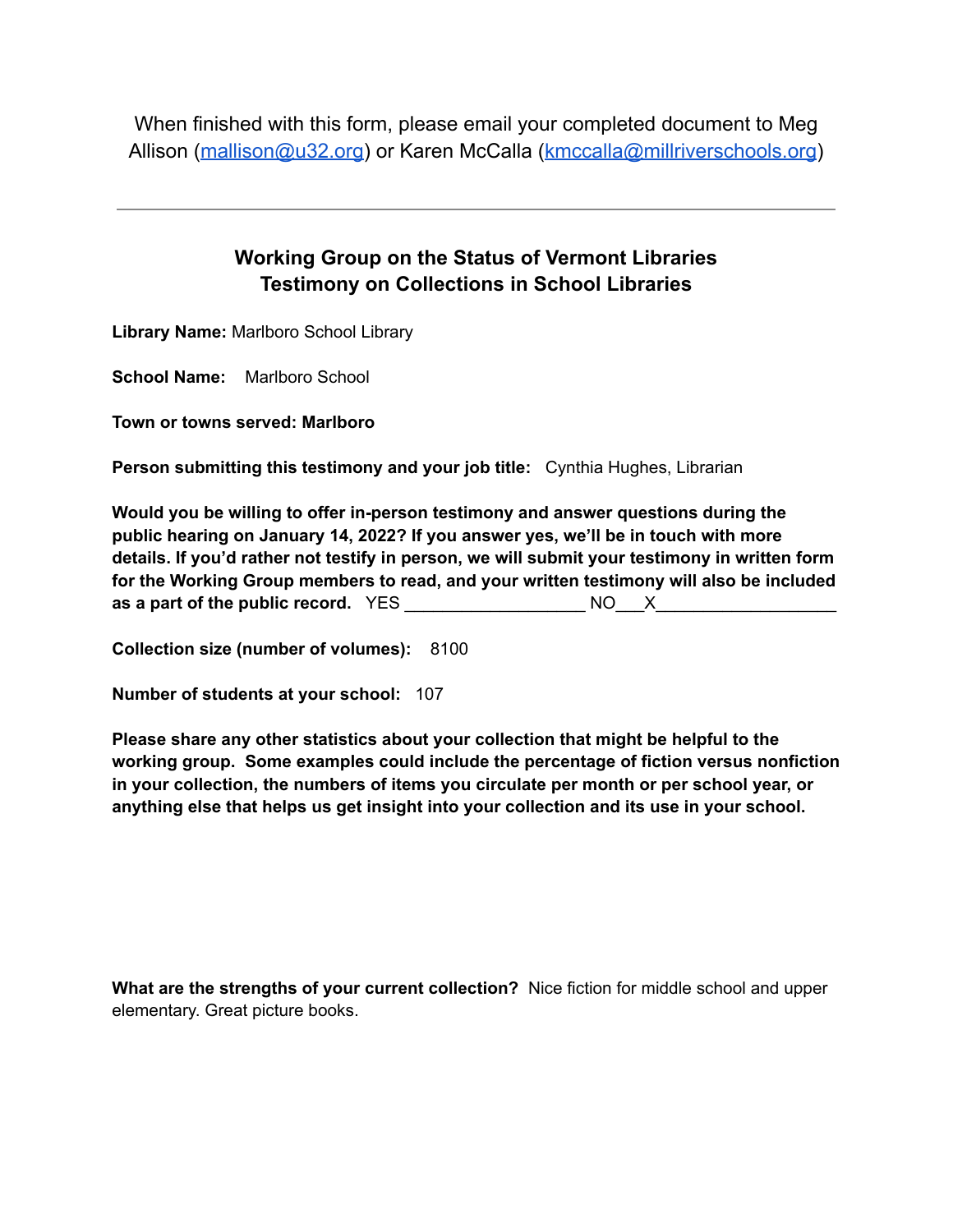## **What are the weaknesses of your current collection?**

We need more pre-school materials. I also feel that we need to update our nonfiction. I realize that this is a tricky situation with so much information online now, but at my previous job the kids loved our nonfiction books. I'd also like to genrefy our collection for better access.

**Do you participate in resource sharing and interlibrary loan, either through Clover, between libraries in your school district, with your local public libraries, or through other resource sharing programs? Tell us about how resource sharing works for you and your students.**

Our district is setting up a union catalog of our 8 schools. We do not participate in inter-library loan at the moment. Our school is in transition, and the library was moved to a smaller space with many materials boxed up, so it's a work in progress until a building project is complete.

**Do you offer any special collections at your library? These could be a specific collection designed to support targeted learning programs at your school, a Vermont or local history collection, or other groupings designed to serve specific needs. Please tell us about these collections and the populations they serve.** No.

**Do you offer ebooks and audiobooks in your collection? If so, how do you provide access to them? Through the Shared Schools Collection (Overdrive), Vermont Online Library, through another vendor, through direct access from your catalog, through physical devices such as Kindles or Playaways, or some other method? Are you happy with the balance of ebooks, audiobooks and print books in your collection?** We have very few of these, but we do have an audible account for audiobooks.